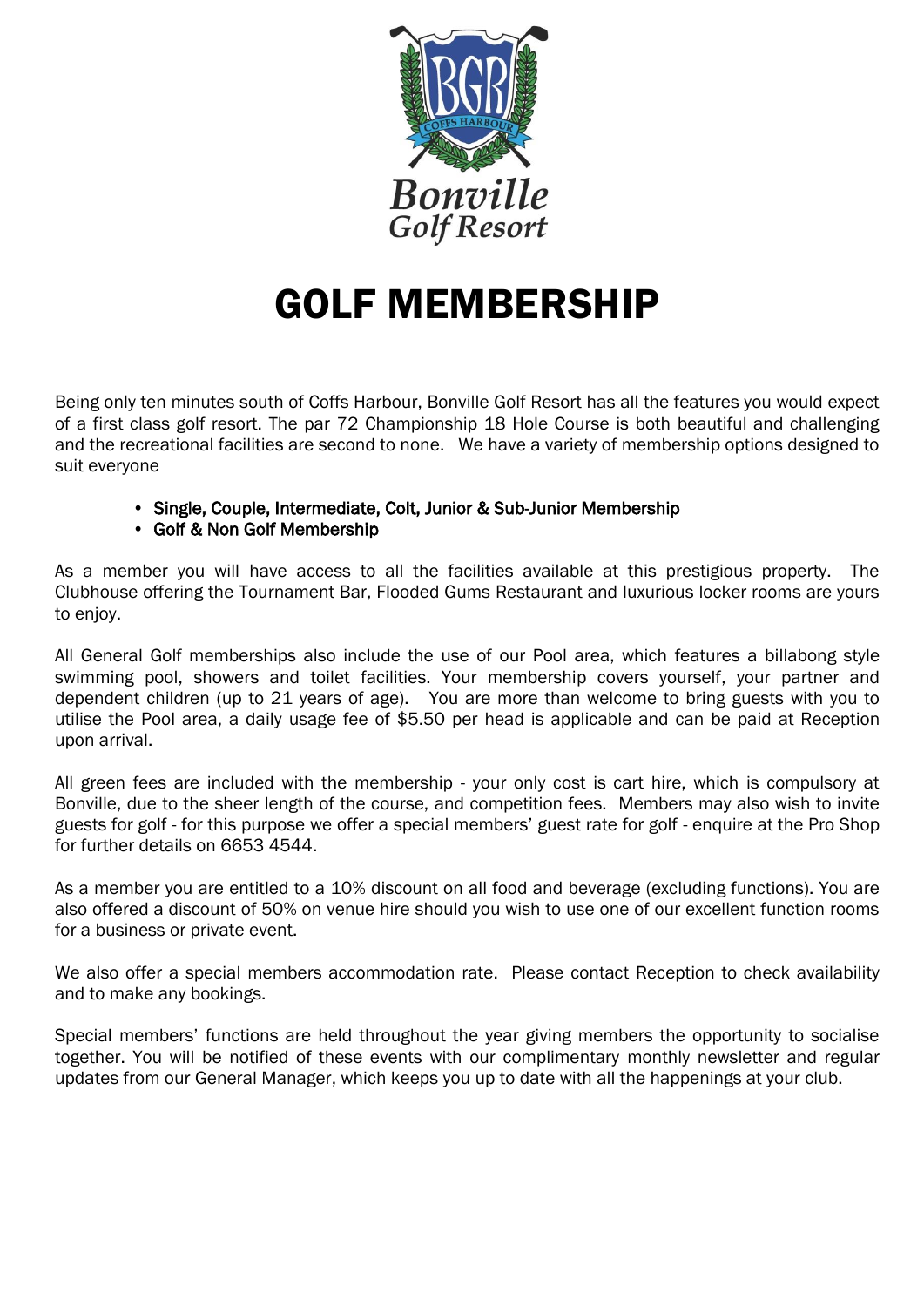

## *The Bonville Golf Club Members Association Inc Bonville Golf Resort*

## APPLICATION FOR GOLF MEMBERSHIP

Membership year 1<sup>st</sup> April 2022 to 31<sup>st</sup> March 2023

I wish to apply for membership in the following category:

| Single [<br>$\Box$                             | Couple [ ] Intermediate [ ] Colt [ ]<br>** See Golf Membership Fees on Page 6 for Category Conditions **                                                                                                                                                 |                                                 | Sub-Junior [<br>Junior [ ] |  |  |  |  |  |  |  |
|------------------------------------------------|----------------------------------------------------------------------------------------------------------------------------------------------------------------------------------------------------------------------------------------------------------|-------------------------------------------------|----------------------------|--|--|--|--|--|--|--|
| <b>APPLICANT 1</b>                             |                                                                                                                                                                                                                                                          |                                                 |                            |  |  |  |  |  |  |  |
| <b>SURNAME</b>                                 |                                                                                                                                                                                                                                                          | <b>GIVEN NAMES</b>                              | <b>TITLE</b>               |  |  |  |  |  |  |  |
|                                                |                                                                                                                                                                                                                                                          | PREFERRED NAME FOR MEMBERSHIP CARD              |                            |  |  |  |  |  |  |  |
|                                                |                                                                                                                                                                                                                                                          | <b>RESIDENTIAL ADDRESS</b>                      |                            |  |  |  |  |  |  |  |
|                                                |                                                                                                                                                                                                                                                          | <b>POSTAL ADDRESS</b> (if different from above) |                            |  |  |  |  |  |  |  |
|                                                | <b>EMAIL ADDRESS</b> (Your member's newsletter will be provided by email)                                                                                                                                                                                |                                                 |                            |  |  |  |  |  |  |  |
|                                                |                                                                                                                                                                                                                                                          |                                                 |                            |  |  |  |  |  |  |  |
|                                                |                                                                                                                                                                                                                                                          |                                                 |                            |  |  |  |  |  |  |  |
|                                                | I hereby apply to become a member of the above named Association. In the event of my admission<br>as a member, I agree to be bound by the rules of the Association for the time being in force.                                                          |                                                 |                            |  |  |  |  |  |  |  |
|                                                | <u>HANDICAP</u> – (THIS SECTION <u>MUST</u> BE FILLED IN UPON APPLICATION)<br>Bonville Golf Resort can be nominated as your Home Club for handicapping purposes<br>Please indicate if you wish Bonville to maintain your handicap. (Circle one) YES / NO |                                                 |                            |  |  |  |  |  |  |  |
| CURRENT HANDICAP (if any)                      | _________________ at _                                                                                                                                                                                                                                   |                                                 | Club                       |  |  |  |  |  |  |  |
| DATE:                                          | <b>SIGNATURE</b>                                                                                                                                                                                                                                         |                                                 |                            |  |  |  |  |  |  |  |
|                                                |                                                                                                                                                                                                                                                          |                                                 |                            |  |  |  |  |  |  |  |
|                                                | Have you ever been suspended or had your membership cancelled for any Registered or Social Club?                                                                                                                                                         |                                                 |                            |  |  |  |  |  |  |  |
| Are you a current member of a Registered Club? |                                                                                                                                                                                                                                                          | YES / NO (circle one)                           |                            |  |  |  |  |  |  |  |
|                                                |                                                                                                                                                                                                                                                          |                                                 |                            |  |  |  |  |  |  |  |
|                                                |                                                                                                                                                                                                                                                          |                                                 |                            |  |  |  |  |  |  |  |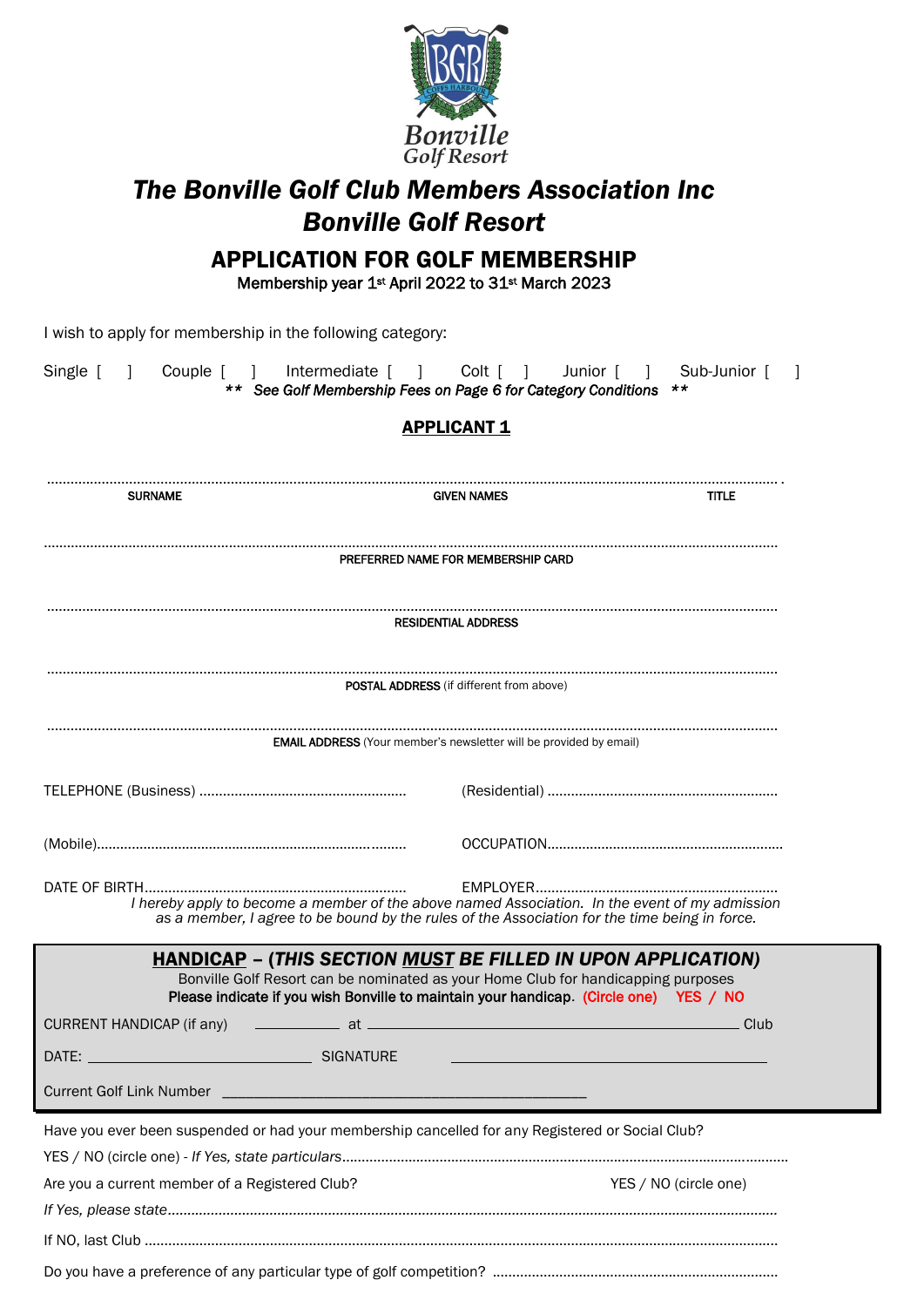### **APPLICANT 2** (If applying for Couple Membership)

| <b>SURNAME</b>                                                                                   |                                                                                                                                                                                                                                                                                                                                                                                                                                  | <b>GIVEN NAMES</b><br><b>TITLE</b> |                       |          |  |  |
|--------------------------------------------------------------------------------------------------|----------------------------------------------------------------------------------------------------------------------------------------------------------------------------------------------------------------------------------------------------------------------------------------------------------------------------------------------------------------------------------------------------------------------------------|------------------------------------|-----------------------|----------|--|--|
|                                                                                                  | PREFERRED NAME FOR MEMBERSHIP CARD                                                                                                                                                                                                                                                                                                                                                                                               |                                    |                       |          |  |  |
|                                                                                                  |                                                                                                                                                                                                                                                                                                                                                                                                                                  |                                    |                       |          |  |  |
|                                                                                                  | <b>RESIDENTIAL ADDRESS</b>                                                                                                                                                                                                                                                                                                                                                                                                       |                                    |                       |          |  |  |
|                                                                                                  | <b>POSTAL ADDRESS</b> (If different from above)                                                                                                                                                                                                                                                                                                                                                                                  |                                    |                       |          |  |  |
|                                                                                                  | <b>EMAIL ADDRESS</b> (Your member's newsletter will be provided by email)                                                                                                                                                                                                                                                                                                                                                        |                                    |                       |          |  |  |
|                                                                                                  |                                                                                                                                                                                                                                                                                                                                                                                                                                  |                                    |                       |          |  |  |
|                                                                                                  |                                                                                                                                                                                                                                                                                                                                                                                                                                  |                                    |                       |          |  |  |
|                                                                                                  | I hereby apply to become a member of the above named Association. In the event of my admission<br>as a member, I agree to be bound by the rules of the Association for the time being in force.                                                                                                                                                                                                                                  |                                    |                       |          |  |  |
|                                                                                                  | <b>HANDICAP - (THIS SECTION MUST BE FILLED IN UPON APPLICATION)</b><br>Bonville Golf Resort can be nominated as your Home Club for handicapping purposes<br>Please indicate if you wish Bonville to maintain your handicap. (Circle one) YES / NO                                                                                                                                                                                |                                    |                       |          |  |  |
| CURRENT HANDICAP (if any)                                                                        | $\overline{\phantom{a}}$ at $\overline{\phantom{a}}$ at $\overline{\phantom{a}}$ at $\overline{\phantom{a}}$ at $\overline{\phantom{a}}$ at $\overline{\phantom{a}}$ at $\overline{\phantom{a}}$ at $\overline{\phantom{a}}$ at $\overline{\phantom{a}}$ at $\overline{\phantom{a}}$ at $\overline{\phantom{a}}$ at $\overline{\phantom{a}}$ at $\overline{\phantom{a}}$ at $\overline{\phantom{a}}$ at $\overline{\phantom{a}}$ |                                    | . Club                |          |  |  |
| DATE: SIGNATURE                                                                                  |                                                                                                                                                                                                                                                                                                                                                                                                                                  |                                    |                       |          |  |  |
| <b>Current Golf Link Number</b>                                                                  |                                                                                                                                                                                                                                                                                                                                                                                                                                  |                                    |                       |          |  |  |
| Have you ever been suspended or had your membership cancelled for any Registered or Social Club? |                                                                                                                                                                                                                                                                                                                                                                                                                                  |                                    |                       | YES / NO |  |  |
|                                                                                                  |                                                                                                                                                                                                                                                                                                                                                                                                                                  |                                    | YES / NO (circle one) |          |  |  |
| Are you a current member of a Registered Club?                                                   |                                                                                                                                                                                                                                                                                                                                                                                                                                  |                                    |                       |          |  |  |
|                                                                                                  |                                                                                                                                                                                                                                                                                                                                                                                                                                  |                                    |                       |          |  |  |

Do you have a preference of any particular type of golf competition? .........................................................................

#### **CONDITIONS**

The Club reserves the right to reject any application.

This application should be forwarded to: Bonville Golf Resort PO Box 9 BONVILLE NSW 2450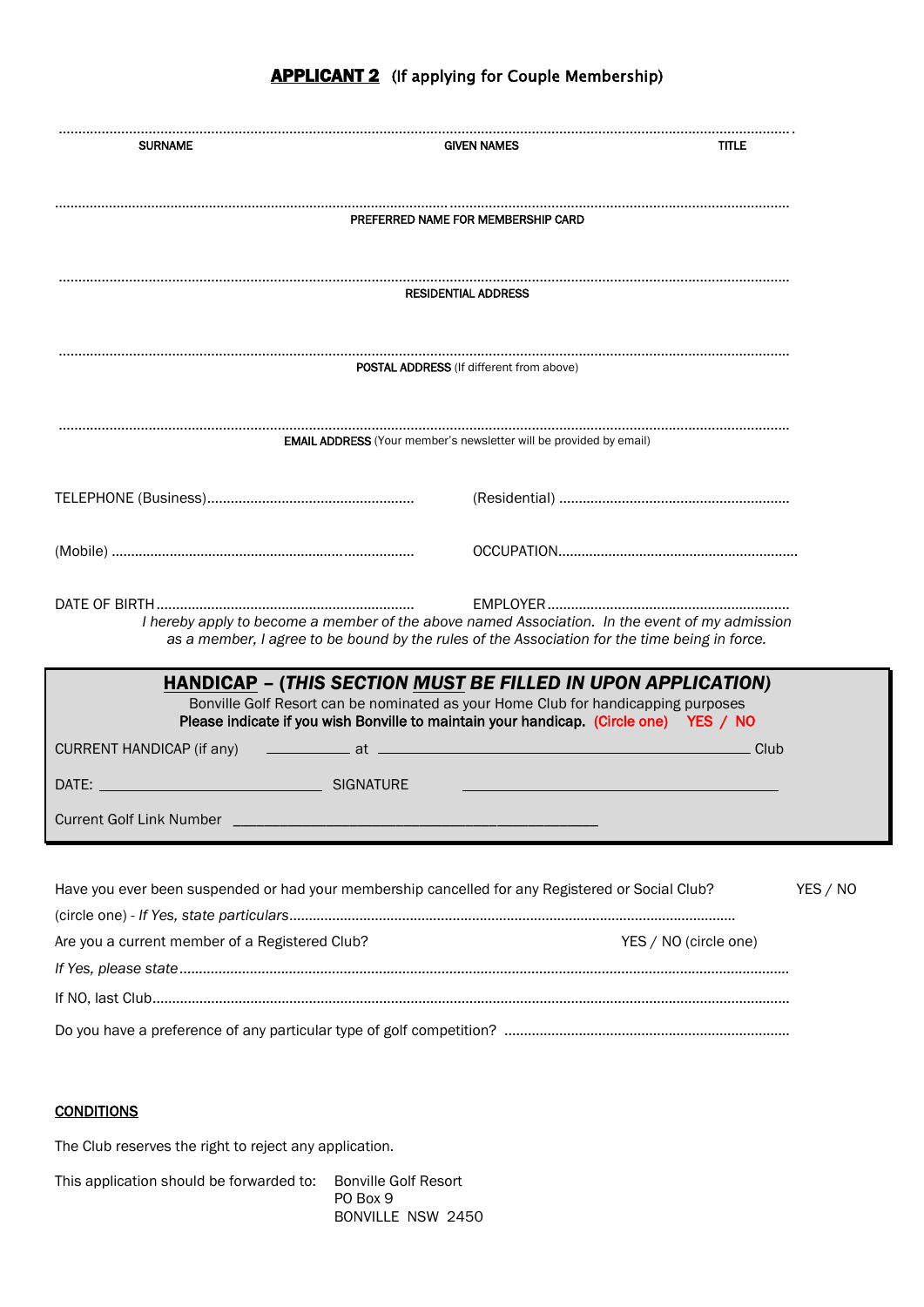

Our family details are as follows:

| Your Name           | Date of Birth |
|---------------------|---------------|
| Your Partner's Name | Date of Birth |
| Child               | Date of Birth |
| Child               | Date of Birth |
| Child               | Date of Birth |
| Child               | Date of Birth |
| Child               | Date of Birth |

OFFICE USE ONLY

**GOLF MEMBERSHIP NUMBER:**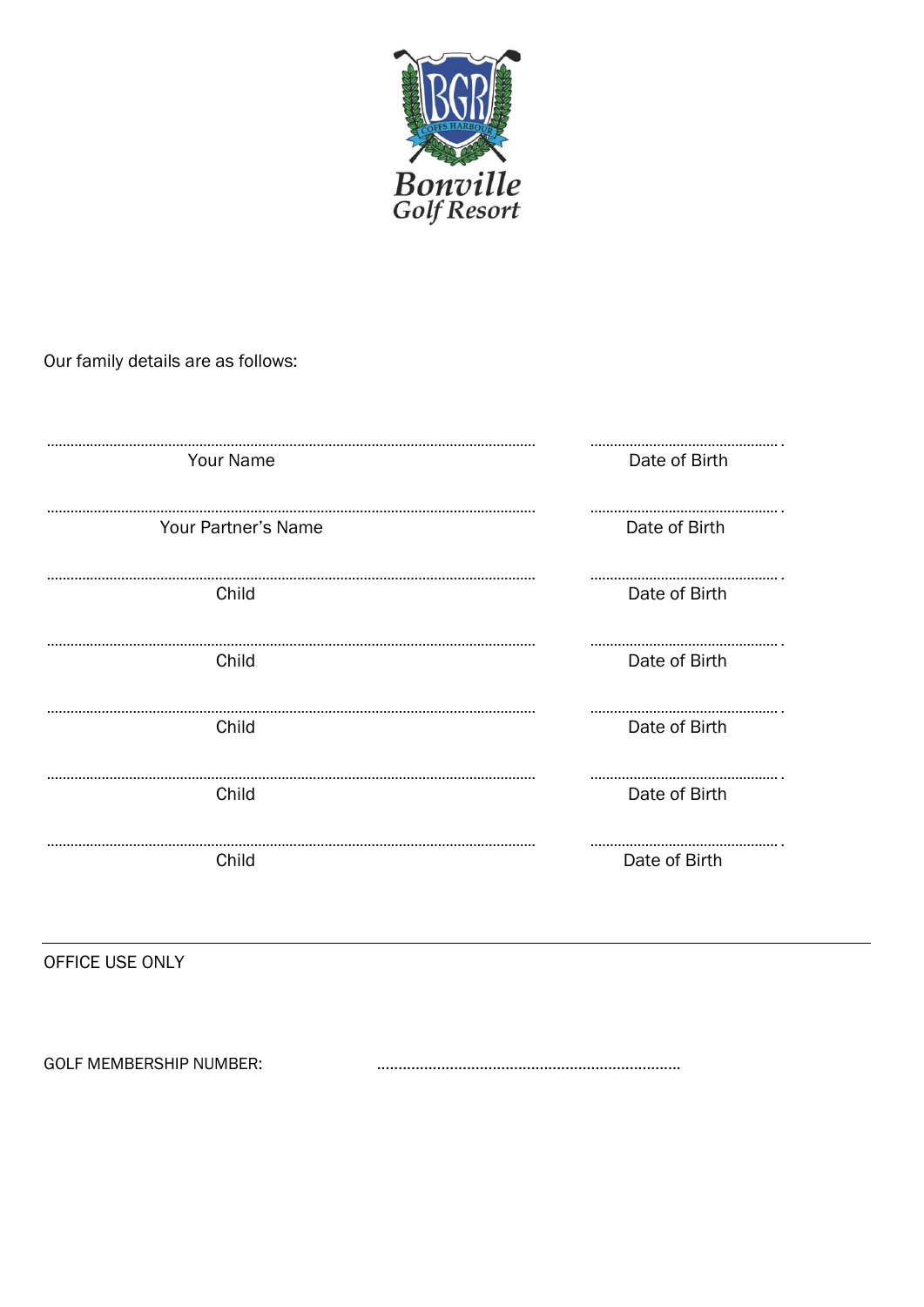### BONVILLE GOLF RESORT MEMBERS GOLF CART HIRE REGISTRATION AND INDEMNITY FORM

#### IMPORTANT - CONDITIONS OF PLAY:

Please read carefully before signing



#### *CART RENTAL AGREEMENT – This agreement remains valid whilst I am a Member of Bonville Golf Resort*

The undersigned, individually and jointly, in consideration of Bonville Golf Resort A.C.N. 085 909 922 granting the undersigned the use of the golf cart identified above do hereby agree:

- 1. To return the golf cart immediately following the completion of the specified play, in as good condition as the undersigned received same, normal wear accepted.
- 2. To pay for all damage or loss to the golf cart and any other hire equipment. The minimum charge for cart damage is \$895.00 rear end and \$495.00 front end.
- 3. No more than two people will occupy or be carried in the golf cart at any one time.
- 4. To accept full responsibility for children who are passengers in the golf cart who are under the age of 17 years.
- The Bonville Golf Resort will not be liable for any damages to the cart, personal injury or property damage from or through my negligent use of the golf cart.
- 6. To be liable for any damage occasioned by *my* negligent operation of the golf cart.
- 7. Credit card details supplied may be used to charge for any damages or losses which may occur to the golf cart while in my possession.
- 8. That the driver of the cart holds a current driver's license, available upon request.
- 9. This agreement applies to each and every usage of a golf cart by myself and whomever I am responsible for.

#### **VEHICLE CONDITION & RETURN**

- You acknowledge receiving the vehicle from us:
- 1. In a good & clean condition.
- 2. With supplied Visage GPS Unit, Club / Ball Washer, 2 x towels and 2 x sand dispensers
- You agree to return the vehicle to us:
- 1. In the same condition in which you received it.
- 2. With all the items described above in good condition.

*VEHICLE TO BE RETURNED TO CART SHED SO AS A BONVILLE STAFF MEMBER CAN CARRY OUT AN INSPECTION & YOUR RESPONSIBILITY FOR THE CART WILL BE SIGNED OFF AT THIS TIME. YOU WILL BE RESPONSIBLE FOR THE VEHICLE AND THE HIRE WILL CONTINUE UNTIL WE MAKE OUR FINAL INSPECTION.*

#### *EQUIPMENT STORAGE*

I acknowledge that if I choose to store any personal belongings that Bonville Golf Resort will take all care but bear no responsibility for any loss or damage to my/our property whilst it is stored and that I/we will make no claim on Bonville Golf Resort, Ironhill Management Pty Limited or Ironhill Pty Limited in respect of such loss or theft.

#### *WAIVER AND INDEMNITY*

- 1. I acknowledge that I am aware of the inherent dangers in entering the premises of Bonville Golf Resort due to the very nature of the business. Being on the property, in close proximity to the game of golf can be dangerous and injuries, damage or loss can occur. I acknowledge these risks and will utilise the resorts facilities, services and equipment at my own risk.
- 2. I acknowledge that Bonville Golf Resort is covered with high trees, heavy bush, dams, bunkers, steep terrain, bridges, etc. and is populated by many birds, animals and insects (some of which birds, animals and insects may be dangerous). These elements add greatly to the atmosphere in which a golf game is conducted.
- 3. It is my sole responsibility to ensure the safe keeping of my personal property and consider my physical ability, level of fitness and suitability when using the resort's facilities and services. If I am unsure, I will consult a physician before using these facilities or if I have not exercised or played sport for a while.
- 4. I recognise that playing conditions can vary, potentially there will be wet and slippery surfaces and I will wear appropriate footwear considering the playing conditions.
- 5. As a condition of entry to the property and use of the resorts facilities I agree to release and indemnify, on behalf of myself, my heirs and my executors hereafter, Bonville Golf Resort, Ironhill Pty Ltd, Ironhill Management Pty Ltd, their staff, directors and shareholders in respect of any injury, illness, changes in my medical condition or state of health (whether permanent or temporary), loss or damage (including property) arising directly or indirectly from my presence on the property and for the use of the facilities whether it is caused by my negligence, or any other parties negligence (including that of Bonville Golf Resort, Ironhill Pty Limited, Ironhill Management Pty Limited or its employees, agents, directors or contractors), Act of God or force majeure. I hereby assume full liability for any detriment to me as a result of such injury, illness, loss or damage. I hereby indemnify all parties referred to above against any successful claims made against them which arise as a result of my own actions on the premises hereinbefore referred to.
- 6. I warrant that I am not an unaccompanied incapable person.
- 7. I agree to indemnify and to keep indemnified Bonville Golf Resort from all claims, damages, costs and expenses of any nature that may arise while the golf cart is rented to the undersigned or whilst the undersigned or any children under the supervision and control of the undersigned are at Bonville Golf Resort.
- 8. I acknowledge and consent to the fact that there are security cameras around the property and that the Management may rely and use the footage of those cameras as they deem appropriate.

| I confirm that I have read and understood this agreement prior to signing it, and it shall be binding upon my heirs,<br>executors, assigns and next of kin. |  |
|-------------------------------------------------------------------------------------------------------------------------------------------------------------|--|
|                                                                                                                                                             |  |
|                                                                                                                                                             |  |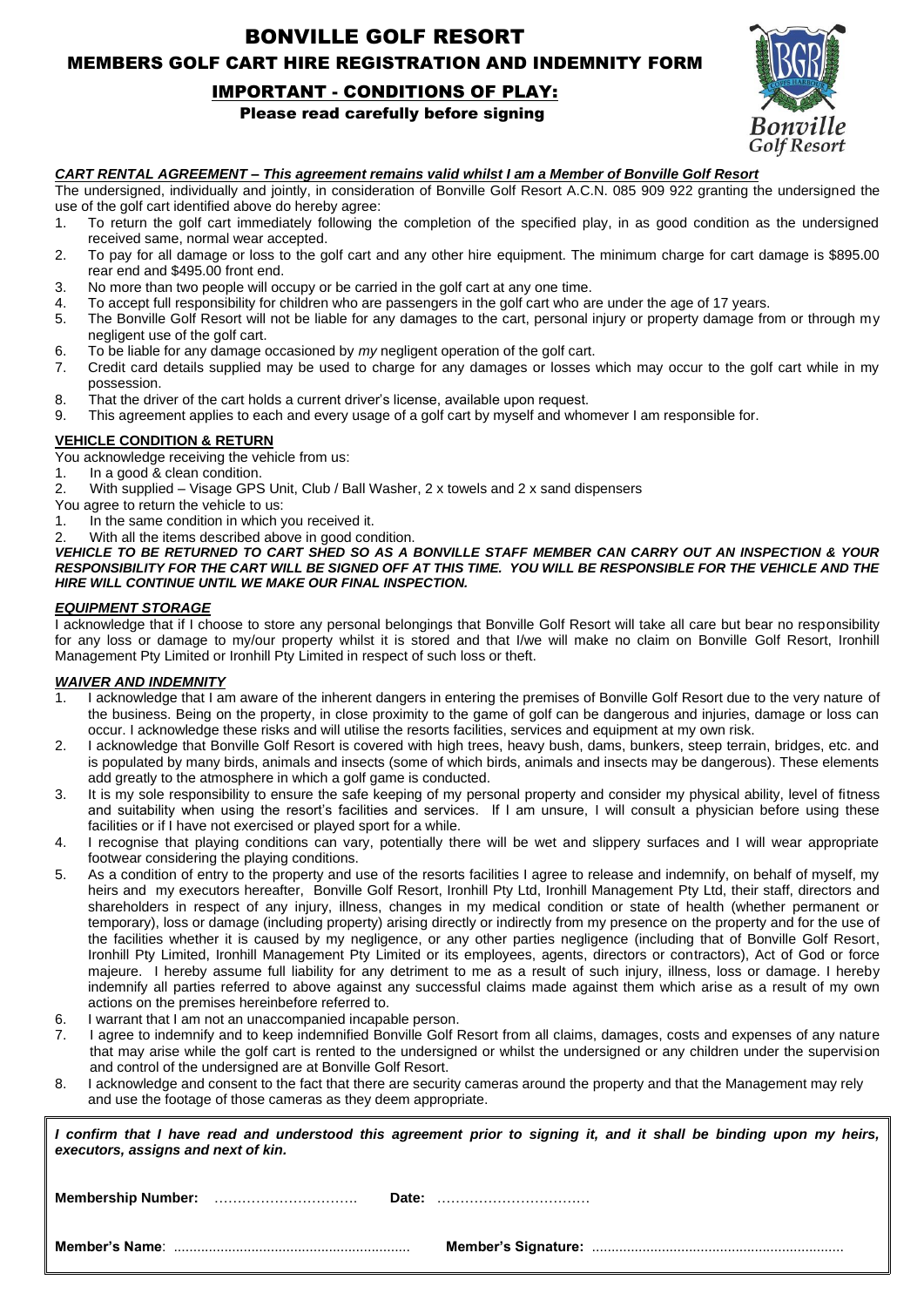

# GOLF MEMBERSHIP FEES

## *Pro Rata Fees for Membership Year Ending 31st March 2023*

**IN ADDITION TO THE PRO RATA AMOUNTS BELOW FROM 21ST JUNE 2022 THERE IS A \$1,650 JOINING FEE PAYABLE FOR ALL MEMBERS (APART FROM JUNIORS AND SUB-JUNIORS)**

|                                                                                                                     | <b>From</b><br>1 <sup>st</sup><br><b>December</b><br>2021 | <b>From</b><br>1 <sup>st</sup> January<br>2022 | <b>From</b><br>1 <sup>st</sup> February<br>2022 | <b>From</b><br>1 <sup>st</sup> March<br>2022 | From<br>1 <sup>st</sup> April<br>2022 | <b>From</b><br>1 <sup>st</sup> May<br>2022 | From<br>1 <sup>st</sup> June<br>2022 | <b>From</b><br>1st July<br>2022 | <b>From</b><br>1 <sup>st</sup> August<br>2022 | <b>From</b><br>1 <sup>st</sup><br>September<br>2022 | From<br>1 <sup>st</sup> October<br>2022 | <b>From</b><br>1 <sup>st</sup> November<br>2022 |
|---------------------------------------------------------------------------------------------------------------------|-----------------------------------------------------------|------------------------------------------------|-------------------------------------------------|----------------------------------------------|---------------------------------------|--------------------------------------------|--------------------------------------|---------------------------------|-----------------------------------------------|-----------------------------------------------------|-----------------------------------------|-------------------------------------------------|
| Single<br>30 years onwards                                                                                          | \$3,287.00                                                | \$3,094.00                                     | \$2,901.00                                      | \$2,708.00                                   | \$2,485.00                            | \$2,280.45                                 | \$2,075.85                           | \$1,871.25                      | \$1,666.70                                    | \$1,462.10                                          | \$1,257.50                              | \$1,052.90                                      |
| Couple                                                                                                              | \$4,961.85                                                | \$4,672.25                                     | \$4,382.70                                      | \$4,093.10                                   | \$3,743.50                            | \$3,436.55                                 | \$3,129.60                           | \$2,822.65                      | \$2,515.70                                    | \$2,208.70                                          | \$1,901.75                              | \$1,594.80                                      |
| Intermediate<br>25 up to 30 years                                                                                   | \$2,480.25                                                | \$2,335.50                                     | \$2,190.75                                      | \$2,046,00                                   | \$1,871,25                            | \$1,717.80                                 | \$1,564.40                           | \$1,410.95                      | \$1,257.50                                    | \$1,104.05                                          | \$950.65                                | \$797.20                                        |
| Colt<br>20 up to 25 years                                                                                           | \$1,836.50                                                | \$1,730.25                                     | \$1,624.00                                      | \$1,517.75                                   | \$1,381.50                            | \$1,268.90                                 | \$1,156.25                           | \$1,043.65                      | \$931.00                                      | \$818.40                                            | \$705.75                                | \$593.15                                        |
| <b>Junior</b><br>15 up to 20 years                                                                                  | \$737.20                                                  | \$696.70                                       | \$656.20                                        | \$615.70                                     | \$545.20                              | \$502.25                                   | \$459.35                             | \$416.40                        | \$373.45                                      | \$330.55                                            | \$287.60                                | \$244.70                                        |
| <b>Full Sub-Junior</b><br>Up to 15 years for a<br>Member's Child or<br>Grandchild (able to<br>play in Competitions) | \$543.55                                                  | \$514.60                                       | \$485.70                                        | \$456.80                                     | \$397.85                              | \$367.20                                   | \$336.55                             | \$305.90                        | \$275.25                                      | \$244.60                                            | \$213.95                                | \$183.30                                        |
| Sub-Junior<br>Up to 15 years for a<br>Member's Child or<br>Grandchild                                               | \$415.30                                                  | \$394.05                                       | \$372.80                                        | \$351.55                                     | \$300.30                              | \$277.80                                   | \$255.25                             | \$232.75                        | \$210.20                                      | \$187.70                                            | \$165.15                                | \$142.65                                        |